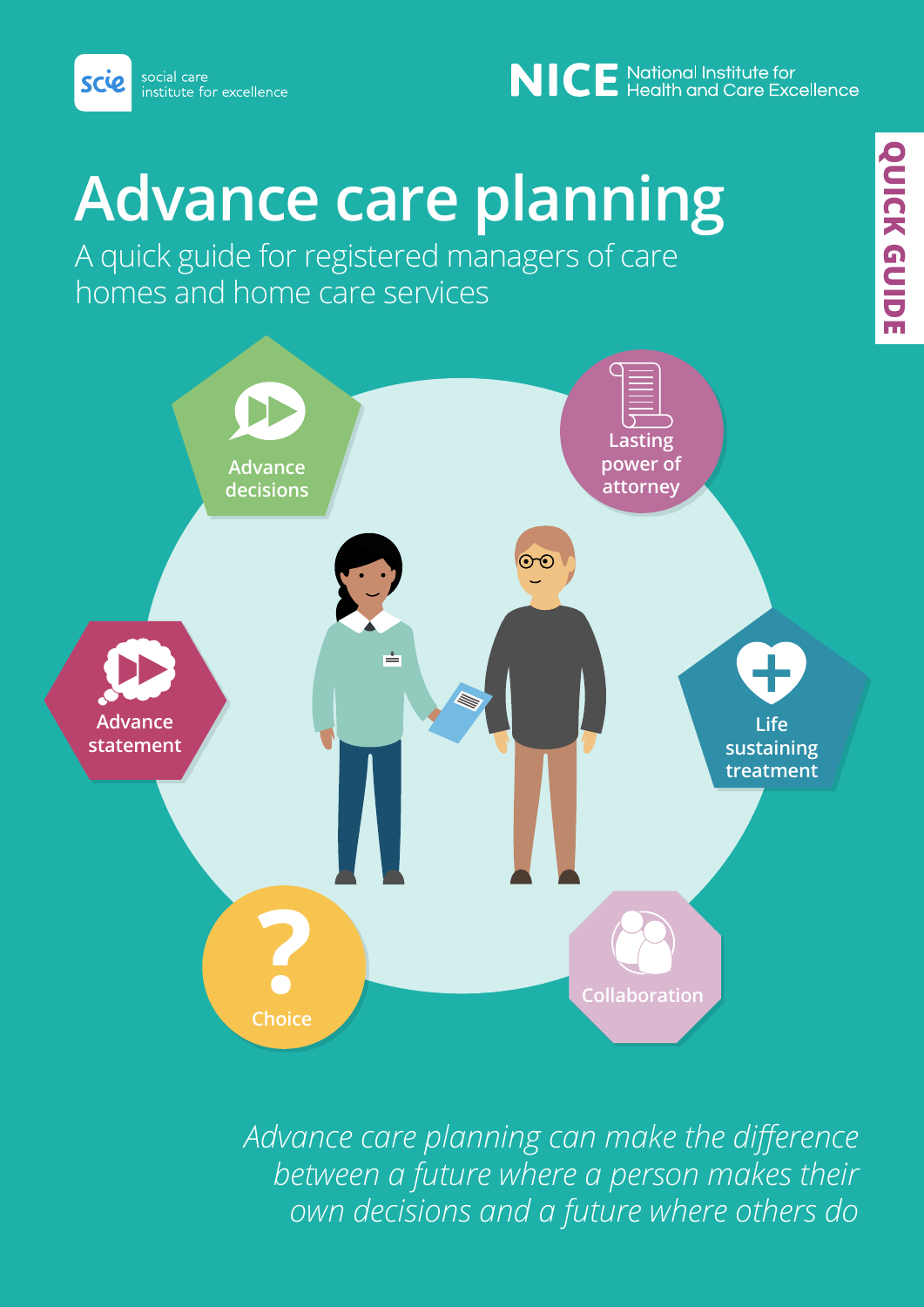#### **Advance care planning offers people the opportunity to plan their future care and support, including medical treatment, while they have the capacity to do so.**

Not everyone will want to make an advance care plan, but it may be especially relevant for:

- People at risk of losing mental capacity for example, through progressive illness.
- People whose mental capacity varies at different times for example, through mental illness.

## **Introducing advance care planning**

Managers and care staff have an important role to play in supporting people to consider advance care planning, and should receive training to enable them to do so.

- Be sensitive some people may not want to talk about or have an advance care plan.
- Check whether the person already has an advance care plan in place.
- Remember that everyone is different their wish for knowledge, autonomy and control will vary.
- Be ready at any time to explain the purpose of advance care planning, and discuss the advantages and challenges.
- Remember that people may make choices that seem unwise – this doesn't mean that they are unable to make decisions or their decisions are wrong.



≡

#### **The Mental Capacity Act provides a number of ways for people to plan their care and support in advance. Care staff should find out about:**

- **Advance statements…** are not legally binding but should be considered carefully when future decisions are being made. They can include any information the person considers important to their health and care.
- **Lasting power of attorney…** involves giving one or more people legal authority to make decisions about health and welfare, and property and finances.
- **Advance decisions…** are for decisions to refuse specific medical treatments and are legally binding.

## **Providing information**

Give people written information about advance care planning in a way that they can understand, and explain how it is relevant to them. If someone has recently been diagnosed with a long-term or life-limiting condition that may affect their ability to make decisions in the future, make sure they have information about:

- their condition. Support them to ask healthcare staff for more information if needed
- the process of advance care planning
- how they can change the decisions they have made while they still have capacity to do so
- how decisions will be made if they lose capacity
- services that can help with advance care planning.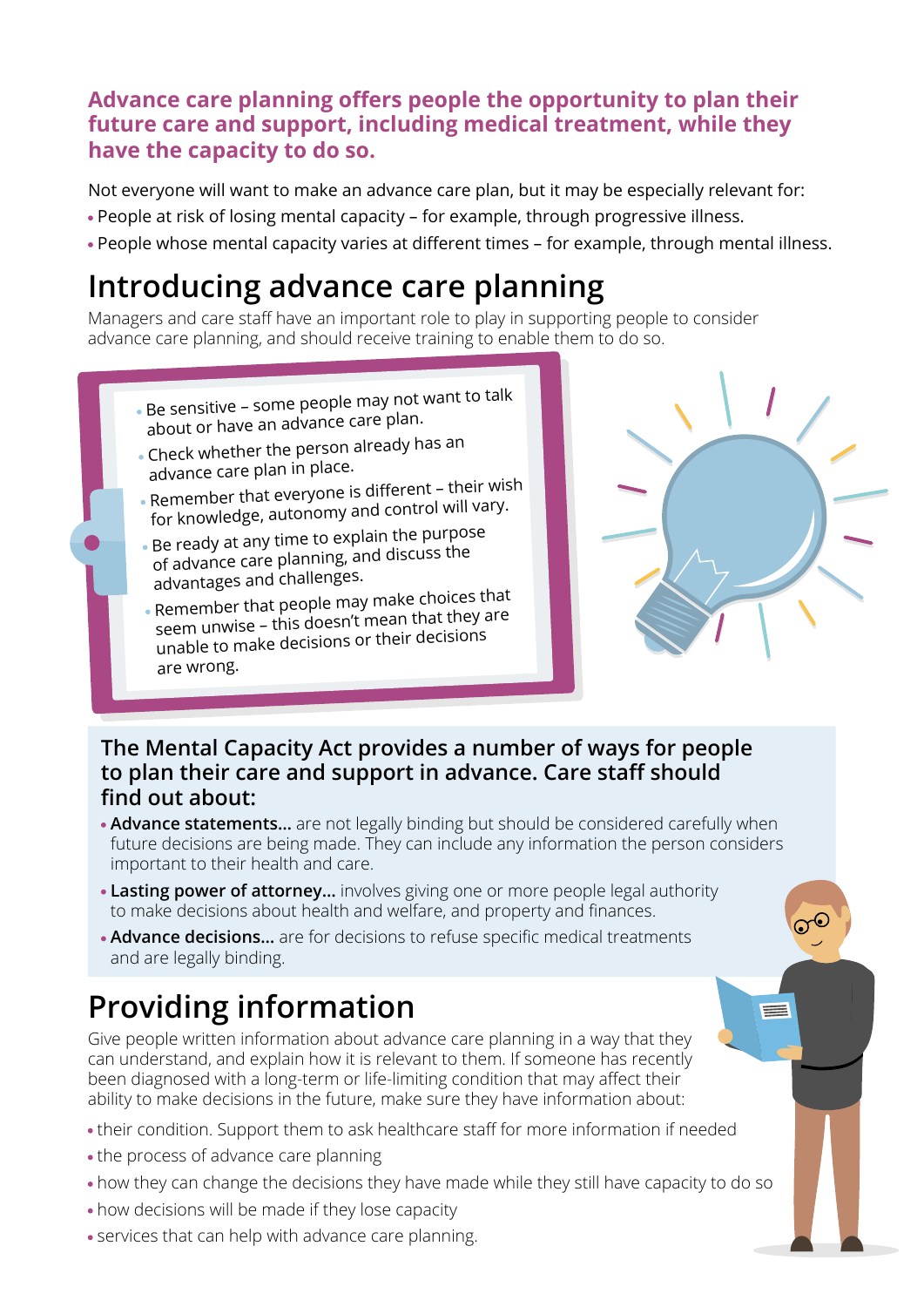## **Helping people decide**

Help the person make an informed choice about whether to make an advanced care plan. It should be entirely their decision. An advance care plan can cover areas such as the person's thoughts on different types of care, support or treatment, financial matters, and how they like to do things (for example shower rather than bath). As part of this process:



## **Developing advance care plans**

- they are included.
- Help them consider whether involving a healthcare professional could be useful
- - history
	- social circumstances
	- wishes and feelings
	-
	- aspirations
	-
- Help them think about how their needs might change in the future.

#### **Communication support**

The person may need help to communicate during these discussions. Support might include: communication aids, advocacy, interpreters, specialist speech and language therapy support, or involving family members or friends.